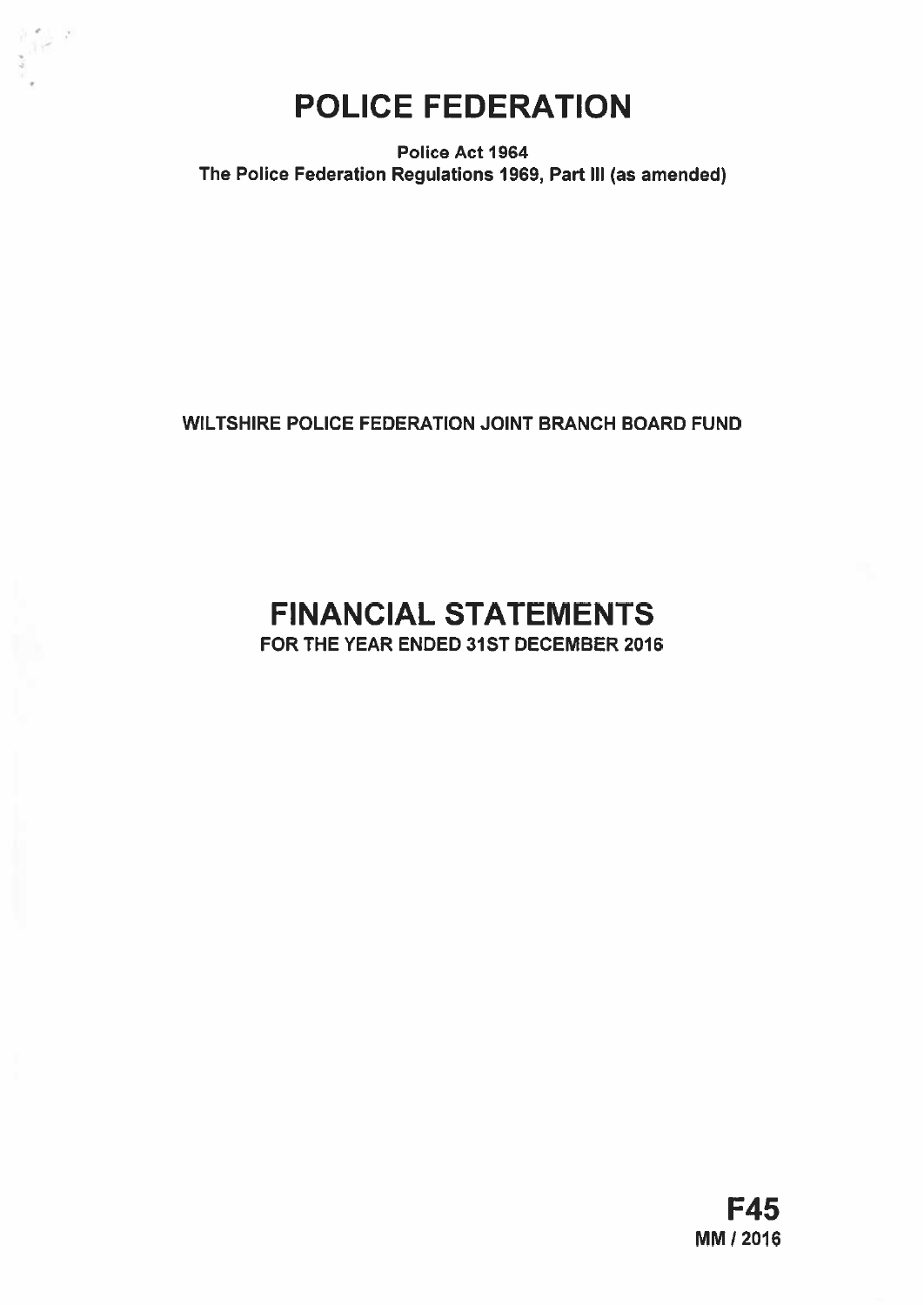# WILTSHIRE POLICE FEDERATION JOINT BRANCH BOARD FUND

ï  $\sim 10$ 

# YEAR ENDED 31ST DECEMBER 2016

| <b>CHAIRMAN</b>  | Mr M White<br><b>Police Federation</b><br><b>Police Headquarters</b><br>London Road<br>Devizes, SN10 2DN                                                                   |
|------------------|----------------------------------------------------------------------------------------------------------------------------------------------------------------------------|
| <b>SECRETARY</b> | Mr J Saunders (Appointed 31 May 2016)<br>Mrs M Rolph (Resigned 31 May 2016)<br><b>Police Federation</b><br><b>Police Headquarters</b><br>London Road<br>Devizes, SN10 2DN  |
| <b>TREASURER</b> | Mr R Moorhouse<br>Police Federation<br><b>Police Headquarters</b><br>London Road<br>Devizes, SN10 2DN                                                                      |
| <b>AUDITORS</b>  | George Hay & Co<br><b>Chartered Accountants &amp;</b><br><b>Statutory Auditors</b><br>83 Cambridge Street<br>Pimlico<br>London<br>SW1V 4PS                                 |
| TRUSTEES         | Mr M Armishaw<br><b>Police Federation</b><br><b>Police Headquarters</b><br>London Road<br>Devizes, SN10 2DN                                                                |
|                  | Mr S Brady (Appointed 20 July 2016)<br>Mr J Saunders (Resigned 20 July 2016)<br><b>Police Federation</b><br><b>Police Headquarters</b><br>London Road<br>Devizes, SN10 2DN |
|                  | Mr A Bridge<br><b>Police Federation</b><br><b>Police Headquarters</b><br>London Road<br>Devizes, SN10 2DN                                                                  |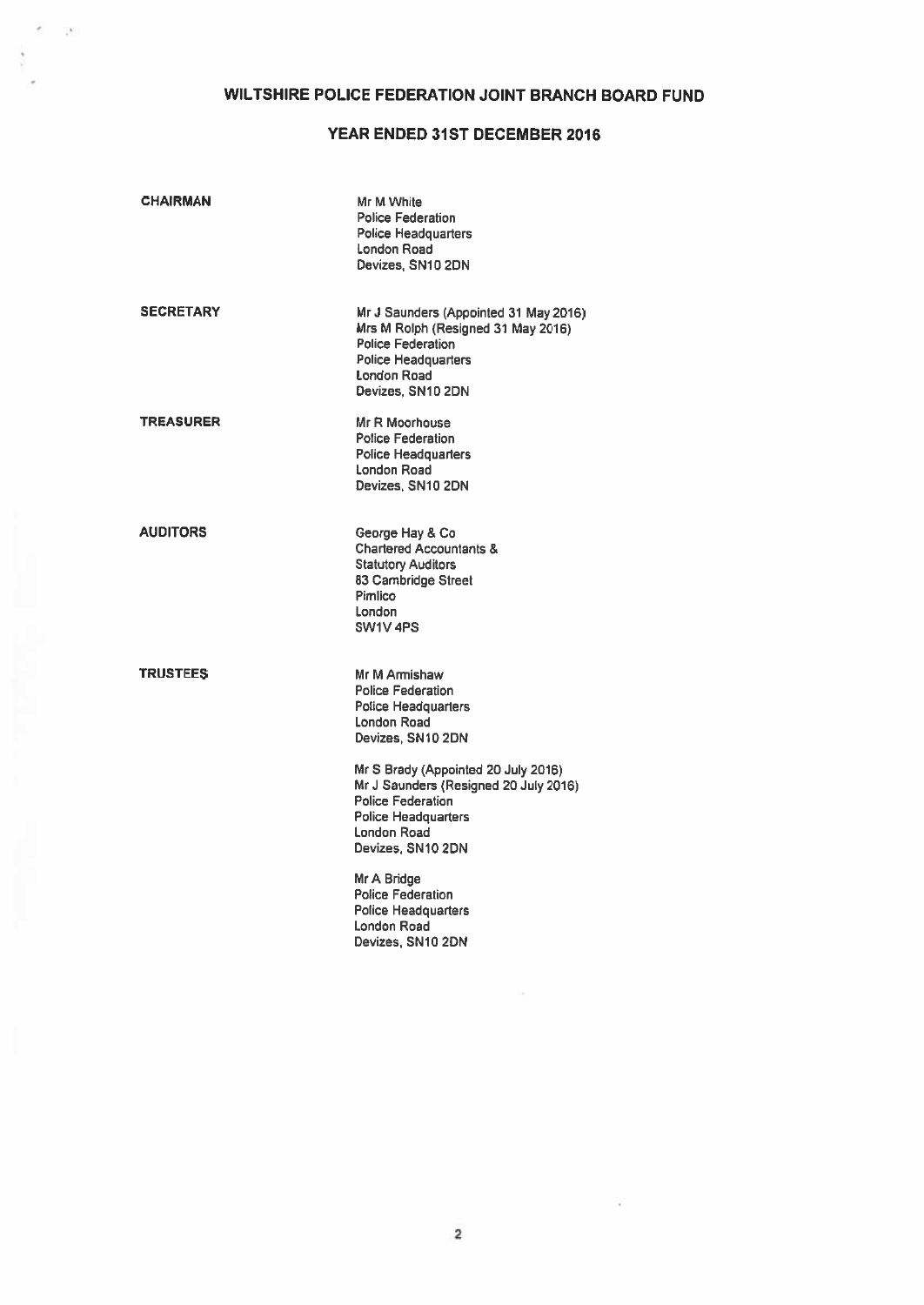# WILTSHIRE POLICE FEDERATION JOINT BRANCH BOARD FUND INDEPENDENT AUDITORS REPORT TO THE MEMBERS OF WILTSHIRE POLICE FEDERATION JOINT BRANCH BOARD FUND

We have audited the Financial Statements of the Wiltshire Police Federation Joint Branch Board Fund for the year ended 31st December 2016, which comprise the Statement of Income and Retained Earnings. Statement of Financial Position, and Notes to the Financial Statements. The Financial Statements have been prepare<sup>d</sup> under the requirements of the Police Federation Regulations and Fund Rules and adopting the measurement principles of FRS 102, 'The Financial Reporting Standard applicable in the UK and Republic of Ireland'.

This repor<sup>t</sup> is made solely to the Fund's members, as <sup>a</sup> body. Our audit work has been undertaken so that we might state to the Fund's members those matters we are required to state to them in an auditor's repor<sup>t</sup> and for no other purpose. To the fullest extent permitted by law, we do not accep<sup>t</sup> or assume responsibility to anyone other than the Fund and the Fund's members as <sup>a</sup> body, for our audit work, for this report, or for the opinions we have formed.

#### Respective Responsibilities of the Management Committee and Auditors

As explained more fully in the Statement of Management Committee's Responsibilities set out in the notes to the Financial Statements the managemen<sup>t</sup> committee are responsible for the preparation of the Financial Statements and for being satisfied that they fairly reflect the state of the Fund's affairs as at 31st December 2016 and of its results for the year then ended

Our responsibility is to audit and express an opinion on the Financial Statements in accordance with applicable law and International Standards on Auditing (UK and Ireland). Those standards require us to comply with the Auditing Practices Board's Ethical Standards for Auditors.

## Scope of the audit of the Financial Statements

An audit involves obtaining evidence about the amounts and disclosures in the Financial Statements sufficient to <sup>g</sup>ive reasonable assurance that the Financial Statements are free from material misstatement, whether caused by fraud or error. This includes an assessment of; whether the accounting policies are appropriate to the Fund's circumstances and have been consistently applied and adequately disclosed; the reasonableness of significant accounting estimates made by the managemen<sup>t</sup> committee; and the overall presentation of the Financial Statements.

#### Opinion on Financial Statements

In our opinion the Financial Statements:

- fairly reflect the state of the Fund's affairs as at 31st December <sup>2016</sup> and of its results for the year then ended;
- have been properly prepare<sup>d</sup> in accordance with the measurement principles of United Kingdom Generally Accepted Accounting Practice; and
- have been prepared in accordance with the Police Federation Regulations and Fund Rules.

#### **Other Matters**

The Financial Statements for the year ended 31st December <sup>2016</sup> includes all funds raised for the purpose of the Joint Branch Board Fund in accordance with Regulation 2 Police Federation (Amendment) Regulations 2015,

Signed:

George Hay & Co Chartered Accountants & Statutory Auditors 83 Cambridge Street Pimlico London Dated: 25th January 2017 SWIV 4PS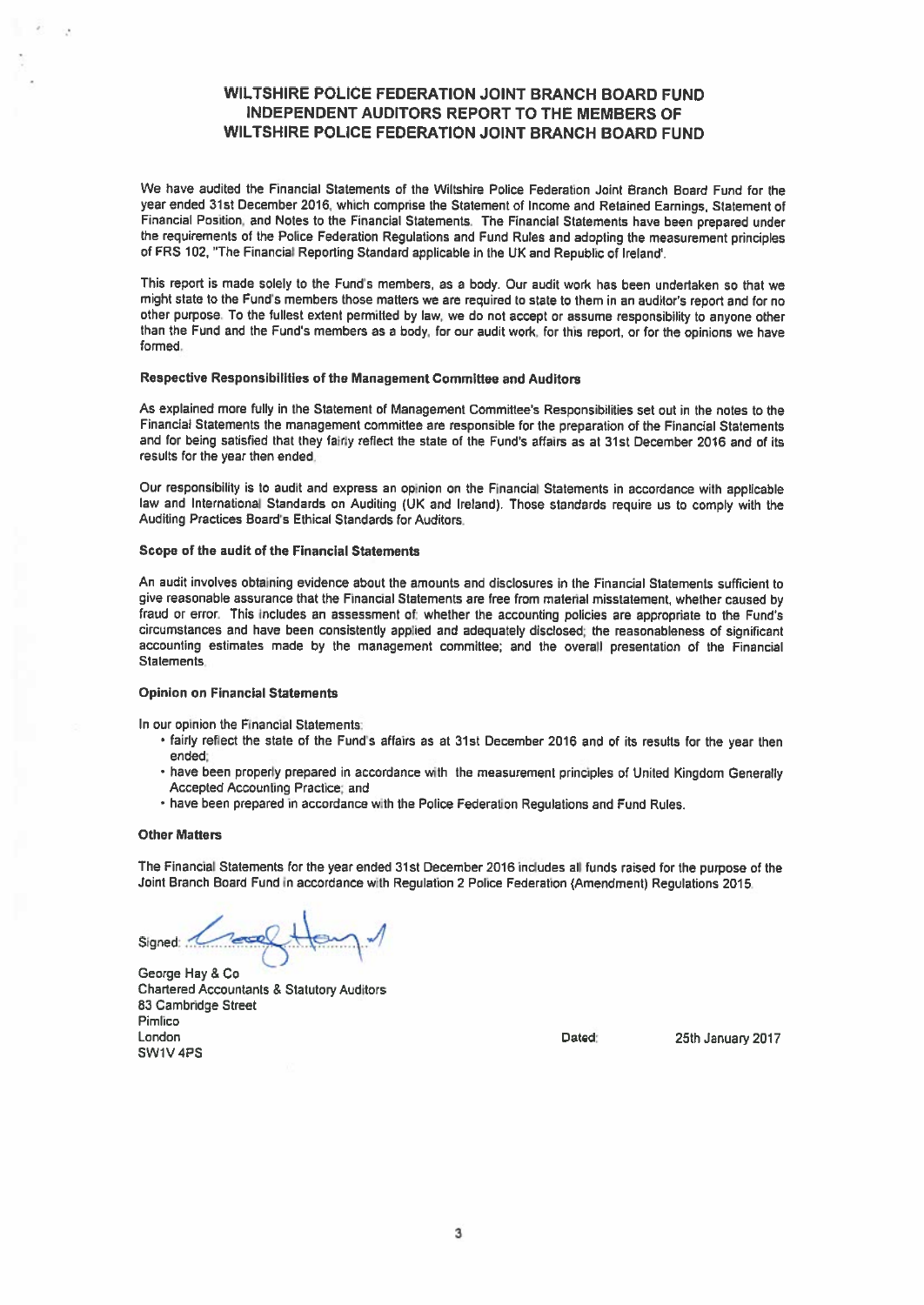# WILTSHIRE POLICE FEDERATION JOINT BRANCH BOARD FUND

2012

# STATEMENT OF INCOME AND RETAINED EARNINGS FOR THE YEAR ENDED 31ST DECEMBER 2016

|                                                                                                                                                | 2016<br>£ | 2015      |
|------------------------------------------------------------------------------------------------------------------------------------------------|-----------|-----------|
| <b>INCOME</b>                                                                                                                                  |           | £         |
| <b>Weekly Subscriptions</b>                                                                                                                    |           |           |
| Constables                                                                                                                                     | 178,739   | 185,957   |
| <b>Sergeants</b>                                                                                                                               | 43,765    | 44,951    |
| Inspectors                                                                                                                                     | 18,710    | 20,436    |
|                                                                                                                                                | 241,214   | 251,344   |
| Less: Payable to Joint Central Committee 70%                                                                                                   |           |           |
| Constables                                                                                                                                     | 125,117   | 33,152    |
| Sergeants                                                                                                                                      | 30,636    | 7,659     |
| Inspectors                                                                                                                                     | 13,097    | 3,640     |
| <b>Joint Central Committee</b>                                                                                                                 |           | 131,490   |
|                                                                                                                                                | 168,850   | 175,941   |
| <b>TOTAL INCOME</b>                                                                                                                            | 72,364    | 75,403    |
| Less: ADMINISTRATIVE EXPENSES (Note 1)                                                                                                         | 84,125    | 96,076    |
| (DEFICIT) OF SUBSCRIPTION INCOME<br><b>OVER EXPENDITURE</b>                                                                                    | (11, 761) | (20, 673) |
|                                                                                                                                                |           |           |
| Add: Other Income - (Note 1.1)<br>To include all income as specified in Regulation 2c in the<br>Police Federation (Amendments) Regulation 2015 | 18,175    | 20,119    |
| <b>SURPLUS / (DEFICIT) FOR THE YEAR</b>                                                                                                        | 6,414     | (554)     |
| <b>BEFORE GAINS / (LOSSES)</b>                                                                                                                 |           |           |
| Gains / (Losses) - (Note 1.2)                                                                                                                  | 4,285     | 855       |
| Value Adjustments on Investments                                                                                                               | 5,227     | (4, 511)  |
| Deferred Tax on Value Adjustments                                                                                                              | (1,045)   | 902       |
|                                                                                                                                                |           |           |
| <b>SURPLUS / (DEFICIT) FOR THE YEAR</b>                                                                                                        | 14,881    | (3,308)   |
| <b>RETAINED EARNINGS BROUGHT FORWARD</b>                                                                                                       | 352,846   | 356,154   |
| <b>RETAINED EARNINGS CARRIED FORWARD</b>                                                                                                       | 367,727   | 352,846   |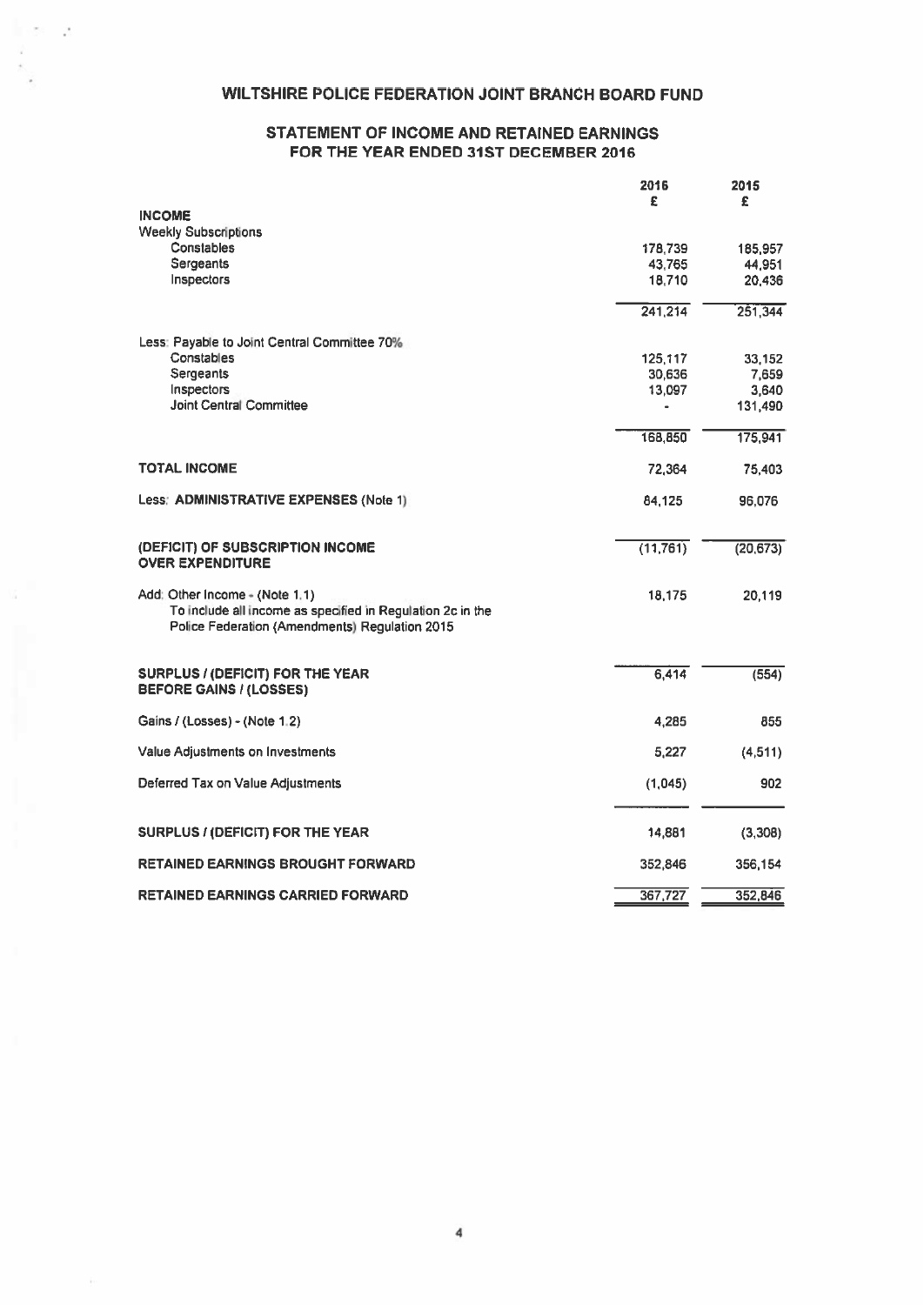# WILTSHIRE POLICE FEDERATION JOINT BRANCH BOARD FUND

 $\mu$  .  $\mathcal{L}_{\mathbf{r}}$ 

Ş

## STATEMENT OF FINANCIAL POSITION AS AT 31ST DECEMBER 2016

| <b>WILTSHIRE POLICE FEDERATION JOINT BRANCH BOARD FUND</b>                                                                                                      |                        |                                                                                 |                                            |                                               |
|-----------------------------------------------------------------------------------------------------------------------------------------------------------------|------------------------|---------------------------------------------------------------------------------|--------------------------------------------|-----------------------------------------------|
| STATEMENT OF FINANCIAL POSITION AS AT 31ST DECEMBER 2016                                                                                                        |                        |                                                                                 |                                            |                                               |
|                                                                                                                                                                 | 2016<br>Cost           | <b>Accumulated</b><br><b>Depreciation/</b><br>Revaluation/<br><b>Impairment</b> | 2016<br>Net Book<br><b>Value</b>           | 2015<br><b>Net Book</b><br>Value              |
| <b>TANGIBLE FIXED ASSETS</b><br><b>Computer Equipment</b>                                                                                                       | τ<br>12,778            | £<br>6.461                                                                      | £<br>6,317                                 | £<br>6,508                                    |
| <b>Furniture and Fittings</b><br><b>Mechanical &amp; Electrical Equipment</b>                                                                                   | 341<br>8,704<br>21,823 | 326<br>8,585<br>15,372                                                          | 15<br>119<br>6,451                         | 17<br>158<br>6,683                            |
|                                                                                                                                                                 | 2016<br><b>Cost</b>    | 2015<br>Cost                                                                    | 2016<br><b>Market</b>                      | 2015<br><b>Market</b>                         |
| <b>INVESTMENTS</b>                                                                                                                                              | £                      | £                                                                               | <b>Value</b><br>£                          | <b>Value</b><br>Ξ                             |
| <b>Investments</b>                                                                                                                                              | 251,120<br>251,120     | 236,972<br>236,972                                                              | 277,260<br>277,260                         | 257,886<br>257,886                            |
| <b>CURRENT ASSETS</b><br><b>Subscriptions Due</b><br>Contributions due from Joint Central Committee (Note 4)<br><b>Debtors</b><br>Cash at Bank and in Hand      |                        |                                                                                 | 19,511<br>3,581<br>94,987<br>118,079       | 20,729<br>2,837<br>2,784<br>95,279<br>121,629 |
| <b>CURRENT LIABILITIES</b><br>Contributions due to Joint Central Committee (Note 4)<br><b>Corporation Tax</b><br>Deferred Tax<br><b>Sundry Accrued Expenses</b> |                        |                                                                                 | 13,657<br>894<br>5.228<br>14,284<br>34,063 | 14,812<br>558<br>4,183<br>13,799<br>33,352    |
| <b>NET CURRENT ASSETS / (LIABILITIES)</b>                                                                                                                       |                        |                                                                                 | 84,016                                     | 88,277                                        |
| <b>TOTAL ASSETS LESS CURRENT LIABILITIES</b>                                                                                                                    |                        |                                                                                 | 367,727                                    | 352,846                                       |
| <b>CREDITORS: Amounts Falling Due After More Than One Year</b>                                                                                                  |                        |                                                                                 |                                            |                                               |
| <b>NET ASSETS</b>                                                                                                                                               |                        |                                                                                 | 367,727                                    | 352,846                                       |
| <b>REPRESENTED BY</b><br><b>Accumulated Fund</b><br>Surplus for the year                                                                                        |                        |                                                                                 | 352,846<br>14,881                          | 356,154<br>(3,308)                            |
|                                                                                                                                                                 |                        |                                                                                 | 367,727                                    | 352,846                                       |

We certify that we have fully complied with the Regulation 2 Police Federation (Amendment) Regulations 2015 These financial statements have been prepared using the measurement principles and provisions of FRS 102,

| M. Schute<br>Signed                                                    |  |
|------------------------------------------------------------------------|--|
| Signed<br><b>The Committee Committee Committee Committee TREASURER</b> |  |

Date financial statements approved; 25th January 2017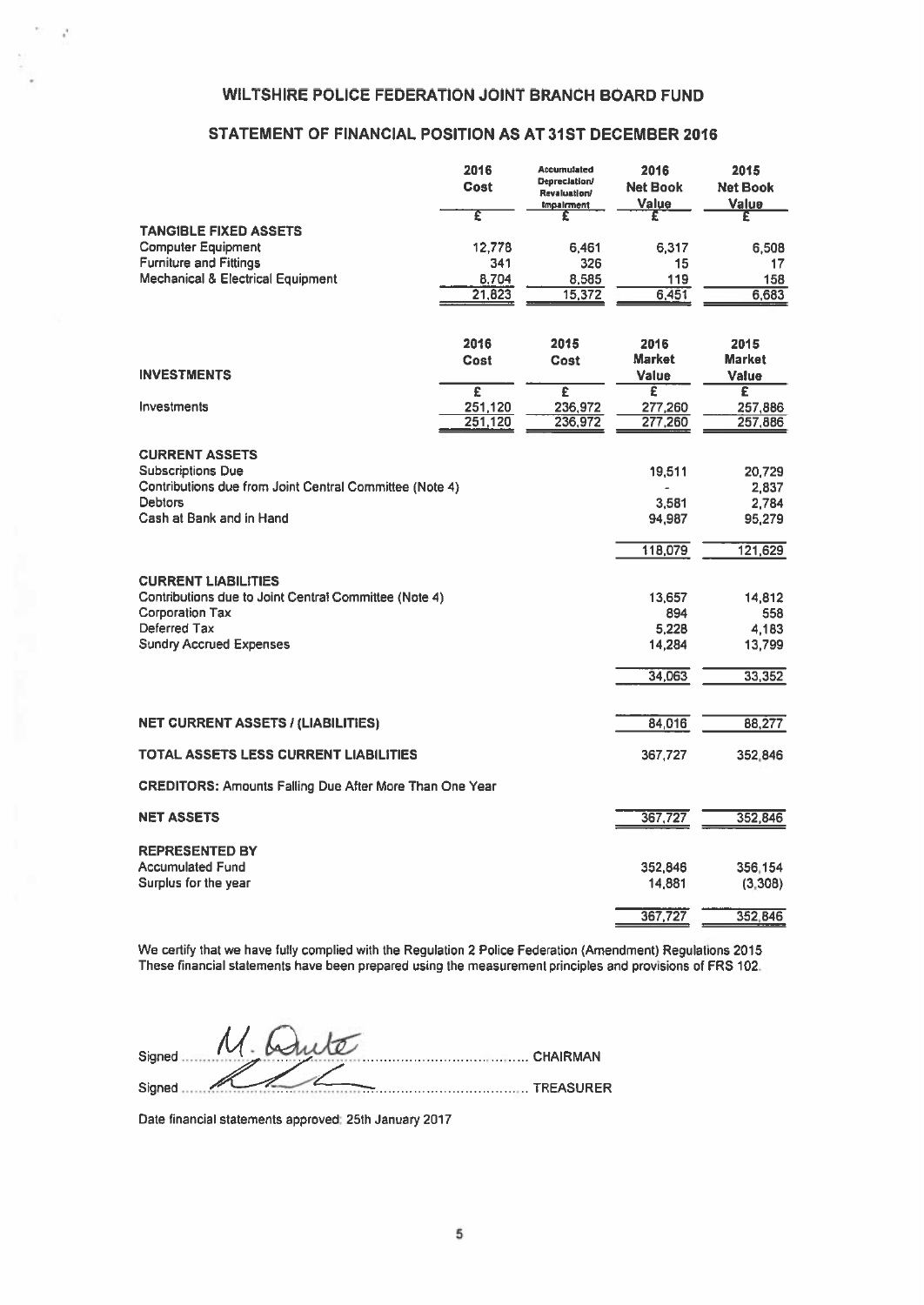$\mathbf{r}^{\prime}$ 

|    |                                                      | 2016   | 2015   |
|----|------------------------------------------------------|--------|--------|
|    |                                                      | £      | £      |
| 1. | <b>ADMINISTRATIVE EXPENSES</b>                       |        |        |
|    | <b>Annual Conference</b>                             | 3,211  | 2,954  |
|    | <b>Audit and Accountancy Charges</b>                 | 4,181  | 3,200  |
|    | <b>Bank Charges</b>                                  | 78     | ٠      |
|    | <b>Clerical Assistance and Social Security Costs</b> | 39,018 | 26,904 |
|    | <b>Computer Consumables</b>                          | 3,912  | 4,106  |
|    | <b>Corporation Tax</b>                               | 894    | 616    |
|    | Depreciation                                         | 2,932  | 2,875  |
|    | Donations                                            | 430    | 940    |
|    | Additional Responsibility Payments (Honoraria)       | 5,401  | 4,967  |
|    | Insurance                                            | 1,579  | 1,504  |
|    | <b>Meeting Expenses</b>                              | 11,266 | 14,775 |
|    | Postage, Printing and Stationery                     | 1,216  | 1,742  |
|    | <b>Sundry Expenses</b>                               | 1,558  | 1,231  |
|    | <b>Telephone Charges</b>                             | 1,724  | 1,145  |
|    | <b>Travel and Subsistence</b>                        | 1,455  | 1,432  |
|    | Gifts and presentations                              | 2,494  | 2,516  |
|    | Legal and Professional Fees                          | 952    | 663    |
|    | Police Memorial Day                                  |        | 744    |
|    | Training                                             | 1,824  | 1,443  |
|    | <b>Staff Welfare</b>                                 |        | 1,409  |
|    | <b>Media Campaigns</b>                               |        | 20,910 |

|               | TOTAL AS PER STATEMENT OF INCOME AND RETAINED EARNINGS                                                                                                                                                                                                        | 84,125                                         | 96,076                                            |
|---------------|---------------------------------------------------------------------------------------------------------------------------------------------------------------------------------------------------------------------------------------------------------------|------------------------------------------------|---------------------------------------------------|
|               |                                                                                                                                                                                                                                                               | 2016<br>£                                      | 2015<br>£                                         |
| 1.1           | <b>OTHER INCOME</b>                                                                                                                                                                                                                                           |                                                |                                                   |
|               | <b>Bank Interest (Gross)</b><br>Advertising<br><b>Dividends Received</b><br><b>Donations Received</b><br>Profit / (loss) from Mailshots and Commissions<br>Reimbursement of administrative expenses<br>TOTAL AS PER STATEMENT OF INCOME AND RETAINED EARNINGS | 22<br>800<br>9.863<br>1,545<br>5.945<br>18,175 | 1,400<br>8,723<br>1.663<br>800<br>7,533<br>20,119 |
| $\mathbf{.2}$ | <b>GAINS / (LOSSES)</b>                                                                                                                                                                                                                                       | 2016<br>£                                      | 2015<br>£                                         |
|               | Gain / (Loss) on Investments                                                                                                                                                                                                                                  | 4,285                                          | 855                                               |
|               | TOTAL AS PER STATEMENT OF INCOME AND RETAINED EARNINGS                                                                                                                                                                                                        | 4,285                                          | 855                                               |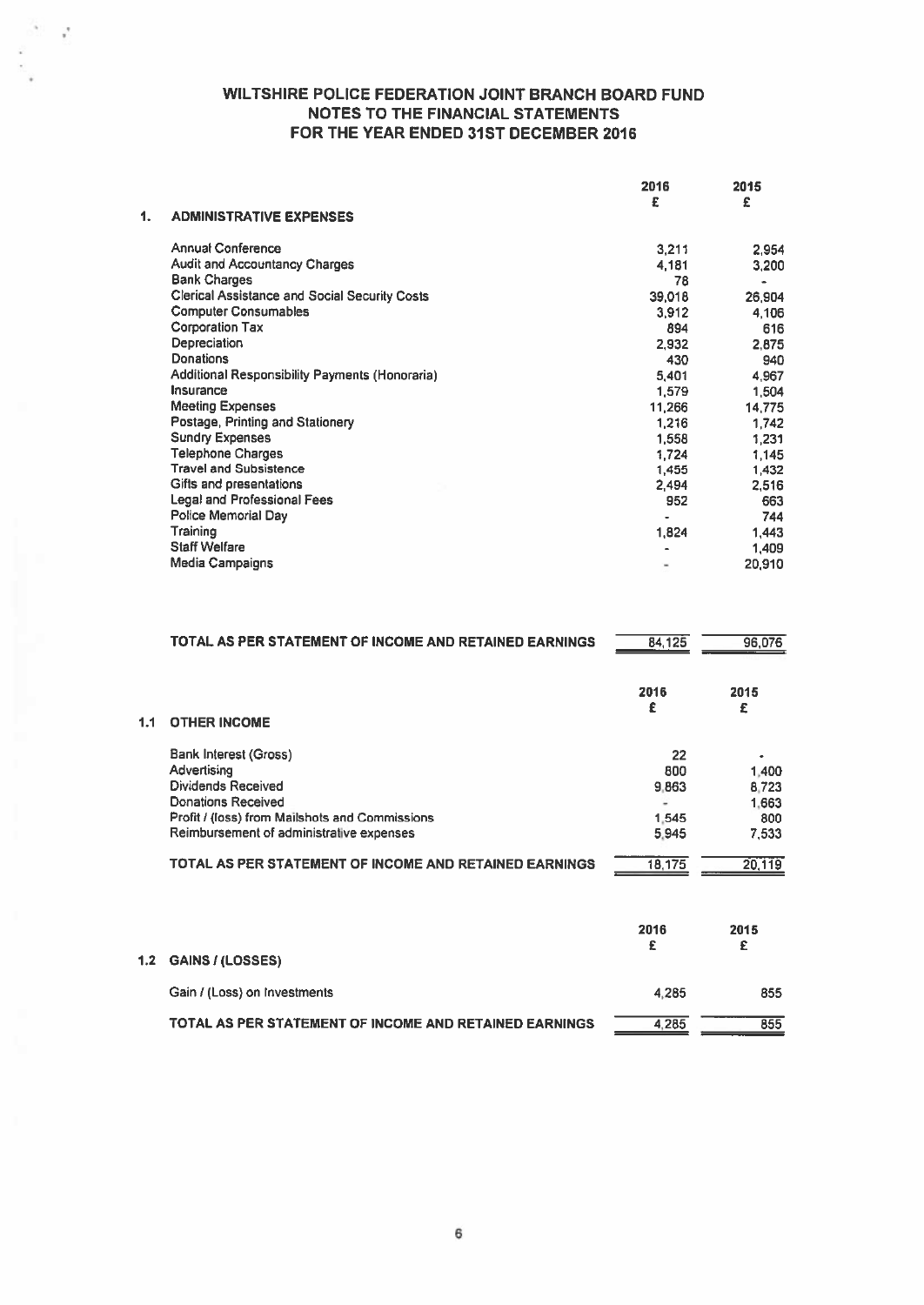#### 2. ACCOUNTING POLICIES

 $\mathcal{C}$ 

#### A. Basis of Preparing the Financial Statements

The Financial Statements have been prepared under the requirements of the Police Federation Regulations<br>and Fund Rules and adopting the measurement principles of Financial Reporting Standard 102 Section 1A. "The Financial Reporting Standard applicable in the UK and Republic of Ireland" (FRS 102) applicable to small entities

This is the first year in which the Financial Statements have been prepared in accordance with FRS 102 Section 1A -small entities. Refer to note 8 for an explanation of the transition.

The date of the transition is 1st January 2015. The transition to FRS 102 Section 1A has resulted in <sup>a</sup> small number of changes in the accounting policies to those used previously.

#### B. Accounting Convention

The Financial Statements have been prepared under the historic cost convention

#### C. Income

Income is primarily derived from subscriptions collected from the Funds members.

Other income sources may include rental / investment income and income generated from providing member services.

## 0. Expenditure

Expenditure is shown inclusive of Value Added Tax.

#### E. Depreciation

Depreciation has been calculated at rates required to write off the relevant assets over their anticipated lives.

The applicable annual rates are:

Furniture and Fittings<br>
Computer Equipment<br>
Computer Equipment<br>  $\overline{ }$  Computer Equipment Computer Equipment<br>
Other Assets<br>
Other Assets<br>
Other Assets<br>  $-25%$  reducing balance  $-25%$  reducing balance basis

#### F. Taxation

Provision is made for Corporation Tax in respec<sup>t</sup> of the Fund's liability to taxation on investment income. capital gains and income derived from third party transactions.

#### **G.** Investments

Investments are shown in the Financial Statements at market value.

#### H. Deferred Taxation

Deferred taxation is provided on the liability method to take account of timing differences between the treatment of certain items for accounts purposes and their treatment for tax purposes.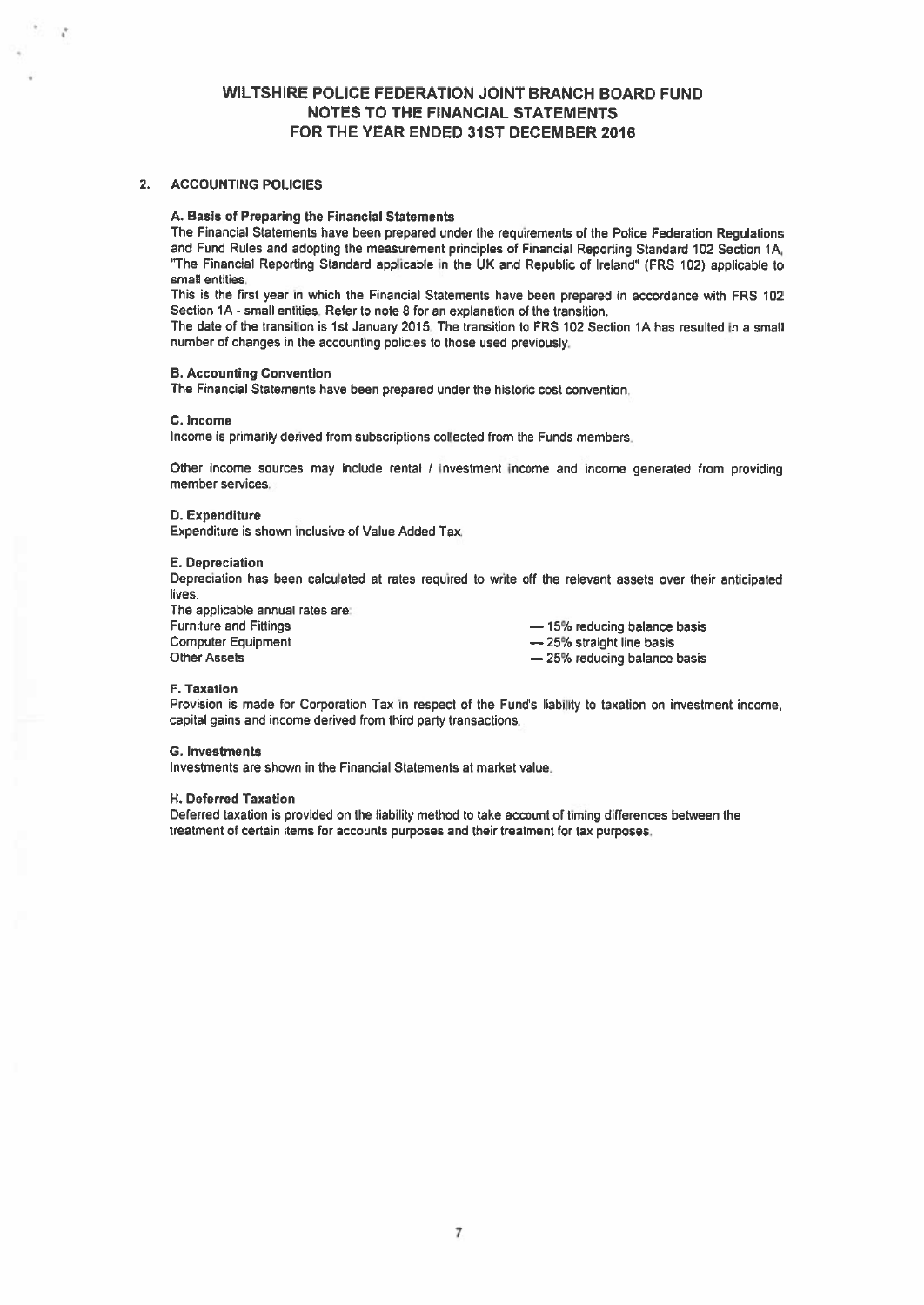## 3. STATEMENT OF MANAGEMENT COMMITTEE'S RESPONSIBILITIES

- Select suitable accounting policies and apply them consistently.
- Make judgements and estimates that are reasonable and prudent.

#### 4a. CONTRIBUTIONS DUE TO! (FROM) CENTRAL COMMITTEES

|            | 2016 | 2015   |
|------------|------|--------|
|            | £    | £      |
| Constables | ۰    | 11,021 |
| Sergeants  | $\,$ | 2,583  |
| Inspectors | ÷    | 1,208  |
|            | $\,$ | 14,812 |

## 4b. CONTRIBUTIONS DUE TO/ (FROM) JOINT CENTRAL COMMITTEE

| WILTSHIRE POLICE FEDERATION JOINT BRANCH BOARD FUND<br>NOTES TO THE FINANCIAL STATEMENTS<br>FOR THE YEAR ENDED 31ST DECEMBER 2016                                                                                                                                                                                                                                                                                                                                                                                                                                                                                                                                                                                                                                                                                                                                                                                                                                                     |                                                |                                                 |
|---------------------------------------------------------------------------------------------------------------------------------------------------------------------------------------------------------------------------------------------------------------------------------------------------------------------------------------------------------------------------------------------------------------------------------------------------------------------------------------------------------------------------------------------------------------------------------------------------------------------------------------------------------------------------------------------------------------------------------------------------------------------------------------------------------------------------------------------------------------------------------------------------------------------------------------------------------------------------------------|------------------------------------------------|-------------------------------------------------|
| STATEMENT OF MANAGEMENT COMMITTEE'S RESPONSIBILITIES<br>Regulation 18(2) of The Police Federation Regulations (as amended) requires the Committee, in relation to<br>Federation funds held by it, to keep accounts showing all monies received or paid out and to cause the<br>Financial Statements for each year to be audited by an independent auditor. In causing the Financial<br>Statements to be prepared, the Committee is required to:<br>· Select suitable accounting policies and apply them consistently.<br>. Make judgements and estimates that are reasonable and prudent.<br>Ensure that the Financial Statements are prepared on the going concern basis unless it is appropriate<br>to presume otherwise.<br>The Committee is responsible for keeping adequate accounting records and also is responsible for safe-<br>guarding the assets of the Fund and hence for taking reasonable steps for the prevention and detection of<br>fraud and other irregularities. |                                                |                                                 |
| <b>CONTRIBUTIONS DUE TO/ (FROM) CENTRAL COMMITTEES</b>                                                                                                                                                                                                                                                                                                                                                                                                                                                                                                                                                                                                                                                                                                                                                                                                                                                                                                                                |                                                |                                                 |
| Constables<br>Sergeants<br>Inspectors                                                                                                                                                                                                                                                                                                                                                                                                                                                                                                                                                                                                                                                                                                                                                                                                                                                                                                                                                 | 2016<br>£.                                     | 2015<br>£<br>11,021<br>2,583<br>1,208<br>14,812 |
| CONTRIBUTIONS DUE TO/ (FROM) JOINT CENTRAL COMMITTEE                                                                                                                                                                                                                                                                                                                                                                                                                                                                                                                                                                                                                                                                                                                                                                                                                                                                                                                                  |                                                |                                                 |
| Constables<br>Sergeants<br>Inspectors<br>Joint Central Committee                                                                                                                                                                                                                                                                                                                                                                                                                                                                                                                                                                                                                                                                                                                                                                                                                                                                                                                      | 2016<br>£                                      | 2015<br>£<br>9.940<br>2,644<br>1,073<br>(2,837) |
|                                                                                                                                                                                                                                                                                                                                                                                                                                                                                                                                                                                                                                                                                                                                                                                                                                                                                                                                                                                       |                                                | (2, 837)<br>13,657                              |
| CONTRIBUTING AND NON CONTRIBUTING MEMBERS AT 31ST DECEMBER 2016                                                                                                                                                                                                                                                                                                                                                                                                                                                                                                                                                                                                                                                                                                                                                                                                                                                                                                                       |                                                |                                                 |
| 2016<br>2015<br>2016<br><b>No. of Contributing</b>                                                                                                                                                                                                                                                                                                                                                                                                                                                                                                                                                                                                                                                                                                                                                                                                                                                                                                                                    | 2016<br>2015<br><b>No. of Non Contributing</b> | 2015<br>Others*                                 |
| <b>Members</b>                                                                                                                                                                                                                                                                                                                                                                                                                                                                                                                                                                                                                                                                                                                                                                                                                                                                                                                                                                        | <b>Members</b>                                 |                                                 |

## 5. CONTRIBUTING AND NON CONTRIBUTING MEMBERS AT 31ST DECEMBER 2016

|                   | 2016<br><b>No. of Contributing</b> | 2015  | 2016<br><b>No. of Non Contributing</b> | 2015 | 2016<br>Others* | 2015 |
|-------------------|------------------------------------|-------|----------------------------------------|------|-----------------|------|
|                   | <b>Members</b>                     |       | <b>Members</b>                         |      |                 |      |
| Cadets            | 97                                 | 66    | ۰                                      |      |                 |      |
| Constables        | 619                                | 744   | 16                                     | 14   | 13              | 10   |
| Sergeants         | 175                                | 174   | ٠                                      |      | 2               |      |
| Inspectors/Chief  | $\bullet$                          | ٠     | ×                                      | ۰    | ۰               |      |
| <b>Inspectors</b> | 71                                 | 79    |                                        |      |                 |      |
|                   | 962                                | 1.063 | 16                                     | 15   | 16              |      |

\* This column refers to those members who are non contributors by virtue of receiving no pay, being on unpaid maternity leave or serving officers on career breaks. (JBB Circular 53/96 refers)

#### 6. INVESTMENTS

|                    | 2016<br><b>Market</b><br>Value | 2015<br><b>Market</b><br>Value |
|--------------------|--------------------------------|--------------------------------|
| <b>Unit Trusts</b> | 277,260                        | 257,886                        |
|                    | 277,260                        | 257,886                        |